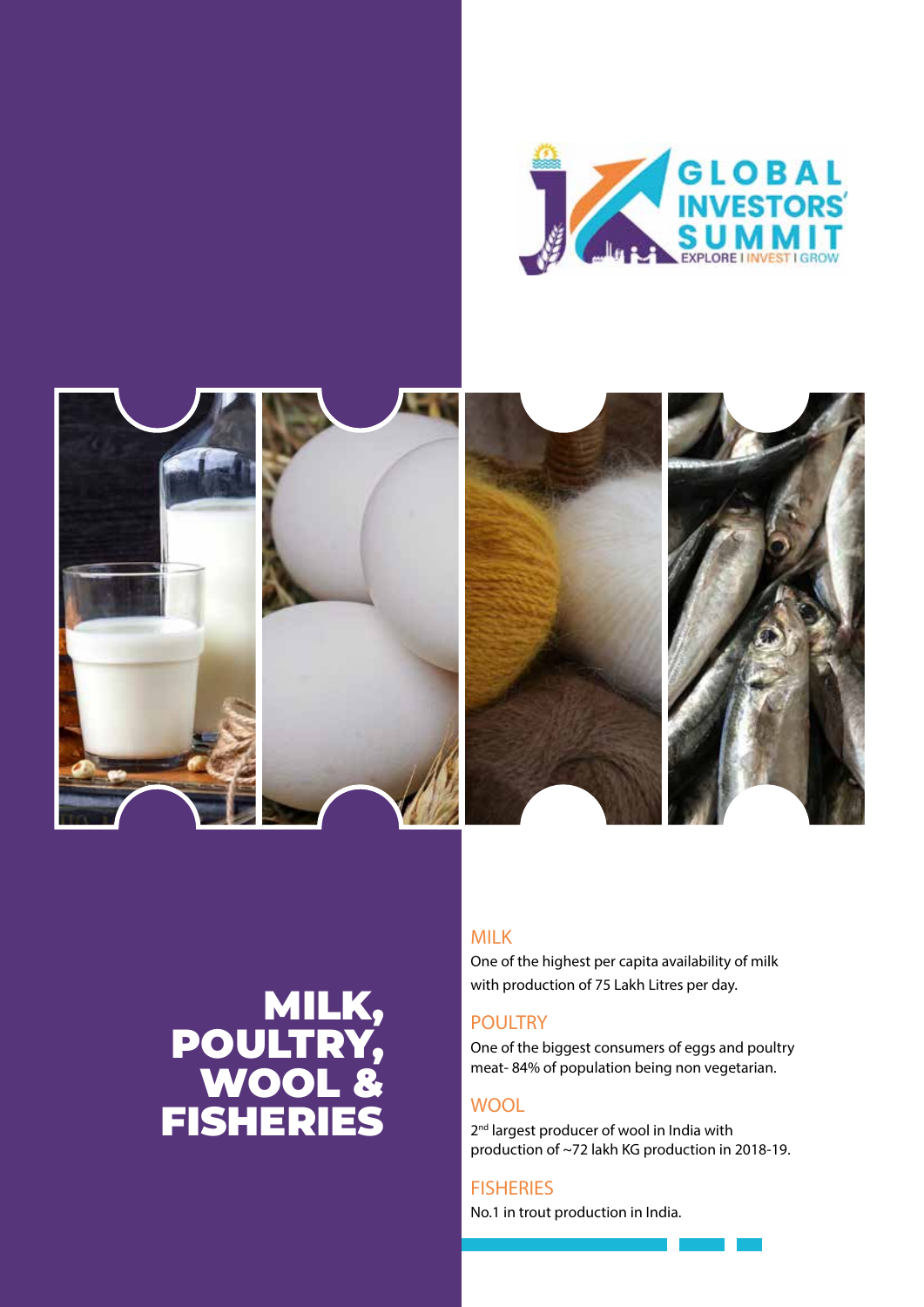### J&K OVERVIEW







#### MILK

- •Dairy is the potential source of income augmentation of the people of Jammu and Kashmir State, especially for the rural mass.
- •Dairy is considered an effective instrument for improving the economic conditions of rural families, particularly those of the small and marginal farmers and landless agricultural labourers.
- •Milk production in Jammu and Kashmir is steadily increasing from 1615 thousand MTs in 2013-14 to 2460 thousand MTs in 2018-19.
- •Per capita availability in 2017-18 was 401 gms/ day which is well above the national average of 375 gms/ day during the period.

#### POULTRY

- •In 2017-18 J&K imported 96 lakh broiler chicken, 87.75 crore eggs, 5.84 crore day-old chicks and 85,000 MT of feed from other states.
- In 2018-19, J&K imported 92 lakh broiler chicken, 94.69 crore eggs , 5.74 crore DOCs and 78,255 MT of feed from other states.
- •In 2017-18, J&K witnessed a demand of 87,000 MT poultry meat out of which 75,000 MT is locally produced while 12,000 MT is imported from other states.

#### WOOL

- As per year 2018-19 statistical data, J&K is the 2nd largest wool producing zone in India.
- J&K produced 7,218 MT of wool in year 2018-19.
- J&K holds 18.1% share in total wool production of India.
- Wool industry plays an important role in the upliftment of rural communities and linking them with manufacturing industry in J&K.
- The agro-climatic condition are conducive for wool production and is a primary occupation for transhumance tribes.



#### **FISHERY**

- •1st in trout production in India
- •Potential to increase trout production to 5,000 MT in the next 3-4 years
- •71% of country's Trout Production 600 MT
- •250 High Altitude lakes ideal for Trout fishing

### ADVANTAGE JAMMU & KASHMIR

Tie up with agricultural universities for providing consultancy and expertise in the establishment of MPWF units



UT is inviting proposals for Public Private Participation for development and running of Milk, Poultry, Wool & Fishery (MPWF).



Tie up with Industries & Commerce department for facilitation of potential investors.

UT is providing strong policy framework and various schemes for development of MPWF Industries.

Opportunity to earn more by way of contract farming by eliminating middlemen.







Value chain financing support by way of focussing on supply of all inputs for development of MPWF Industries.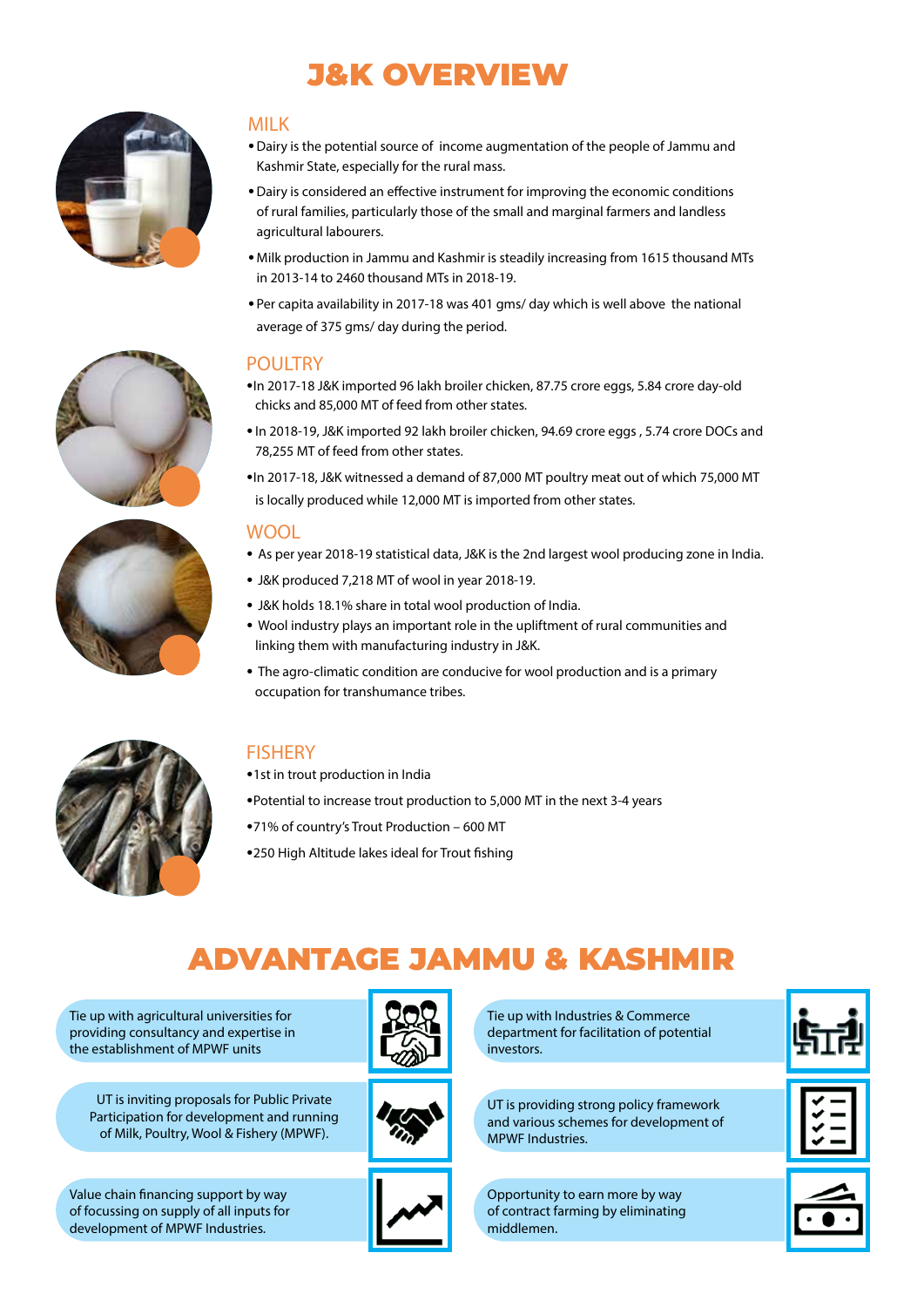









## MILK, POULTRY, WOOL & FISHERIES

2nd largest producer of wool in India

50 KL capacity of Milk Production. With 25 K farmers engaged & activities 415 SHGs & 40 Milk routes

Policy support from govt/ single window clearance approvals

250 High Altitude lakes ideal for Fishery Industry

Proximity to consumer market of 46 million (4% of India's population)

- JKMPCL is eyeing to clock Rs 115 crore annual turnover by the end of 2024-25 and scale up its milk procurement to 180 lakh kg per year.
- Target to engage 1 Lakh farmers, 1560 SHG's and produce 250KL of Milk expanding to 400 Milk routes within the next 3 years.

# GROWTH DRIVERS



- Use of Modern Poultry equipment.
- Modern farm-house innovation

• Value addition in the present status of poultry processing.

• Implementation State of the art Post-harvest technologies.



- Sheep population of J&K is 3.4 million which is 5% of India's sheep population.
- Average yield of wool per sheep in J&K is around 2.28 kg greater than the national average



- 0.40 Lac Ha area of lakes/ reservoirs/ ponds
- 1.37 crore trout seed.
- 6.25 crore carp seed.

### POLICY HIGHLIGHTS

Commercial layer/broiler farms with rearing capacity of more than 10,000 birds per unit shall be provided capital investment incentive for access to credit @ 30% of the investment in plant and machinery (Farm automation/ equipment's) with upper limit of ₹ 50 lakh.

Commercial layer/broiler farms on their substantial expansion anywhere in J&K shall be given an interest incentive @ 3% on working capital credit advanced by the scheduled banks or central/ UT, Financial Institutions for first five years from the date of commencement of commercial production/operations.

Promotion of Maize Cultivation in J&K

Promotion of Poultry manure as organic manure

Support for Industry Academia partnership

Preservation and conservation of germplasm